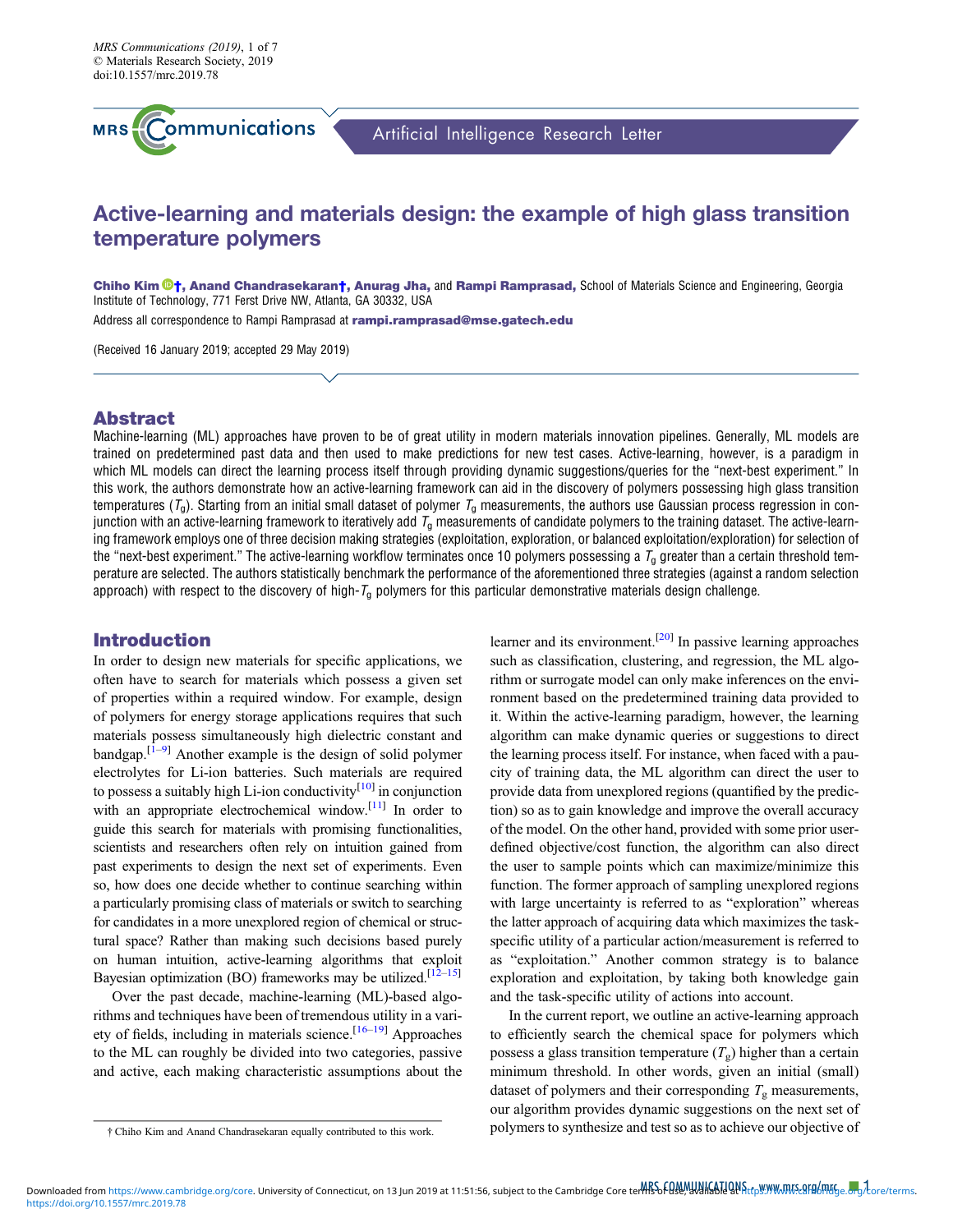designing high- $T_{g}$  polymers. We demonstrate this approach on a dataset of 736 polymer  $T<sub>g</sub>$  measurements that we have curated from various publicly available sources of data.<sup>[\[21](#page-6-0)–[23\]](#page-6-0)</sup> Our results indicate that all three strategies (exploitation, exploration, and balance exploitation/exploration) consistently outperform a random search approach. We observe that the two best-performing strategies are the balanced exploration/exploration and pure exploitation strategies. We notice that the former is the most robust strategy to employ in finding the most number of high- $T_g$  polymers using the least number of "experiments," particularly when the size of the initial dataset is small. The active-learning framework and strategies detailed in this work can be generalized to many materials classes and can also be used to optimize more than one materials property simultaneously.

# Method

First, we randomly select five polymers from the dataset of 736 polymers, and pretend that we know the  $T_g$  value only for these polymers. We then train a Gaussian process regression (GPR) model on just the five randomly selected polymers; the experimental  $T_g$  measurements for the remaining 731 polymers are kept hidden to the learning algorithm. Although this initial model is likely highly inaccurate, it provides us with the ability to make predictions of  $T<sub>g</sub>$  (along with the associated uncertainties) on the remaining 731 candidate polymers. As shown in Fig. 1, we then use one of the three different strategies (explained in the following sections) to iteratively choose the next-best polymer to synthesize and test (from the 731 remaining polymers) so as to achieve our goal of designing a certain number of high- $T_g$  polymers in the shortest possible time. Since this is a demonstrative problem, we do not actually synthesize and test the polymer but instead the  $T<sub>g</sub>$  of this sixth recommended polymer is "revealed" to the learning algorithm and added to the training set. A new ML model is trained on these six polymers and predictions are made for the remaining 730 polymers. This loop is repeated continuously until we have "discovered" 10 polymers possessing  $T_g$  greater than 450 K.

Although we only perform a "virtual" experiment in the current work, such frameworks can be used in synergy with actual experiments<sup>[[12\]](#page-6-0)</sup> or time-consuming *ab initio* calculations.<sup>[\[24](#page-6-0),[25\]](#page-6-0)</sup> As mentioned earlier, we utilize one of the three strategies to determine the next-best experiment. The three strategies utilize exploitation (searching close to the area of the current best estimate), exploration (searching in unexplored areas), and balanced exploitation/exploration. As explained in more detail in the "Workflow" section, the exploitation strategy uses only predicted  $T_{g}$  to provide suggestions for the next-best polymer to synthesize and test. On the other hand, the exploration strategy provides suggestions based on just the uncertainty of predicted  $T<sub>g</sub>$  of the candidate polymers (not the prediction itself). Finally, the balanced exploration/exploitation strategy provides a recommendation based on the utilization of both the predictions and the associated uncertainties of the remaining candidate polymers.

We statistically evaluate the aforementioned three strategies within the context of finding 10 polymers possessing  $T_g$  higher that 450 K. We also evaluate how the three different strategies perform when changing the size of the initial dataset and also as a function of the relative difficulty of the objective to be achieved.

#### **Dataset**

Data for this work were obtained from publicly-available collec-tions of experimental measurements: Polymer Handbook,<sup>[[21\]](#page-6-0)</sup> Prediction of Polymer Properties,<sup>[\[22\]](#page-6-0)</sup> and an online repository of polymer properties.<sup>[[23\]](#page-6-0)</sup> The polymer dataset was highly-



Figure 1. Overview of a typical active-learning framework. First, a model is trained based on the current knowledge of a system or environment. Using this model, predictions and associated uncertainties are obtained for new cases. Depending on the strategy that one wishes to employ, one may use the prediction, the uncertainty, or both the prediction and uncertainty to suggest the next-best case to be studied. Once the new case has been tested, the results thus obtained are used to update the current knowledge of the system and the iteration is repeated until a desired objective is achieved.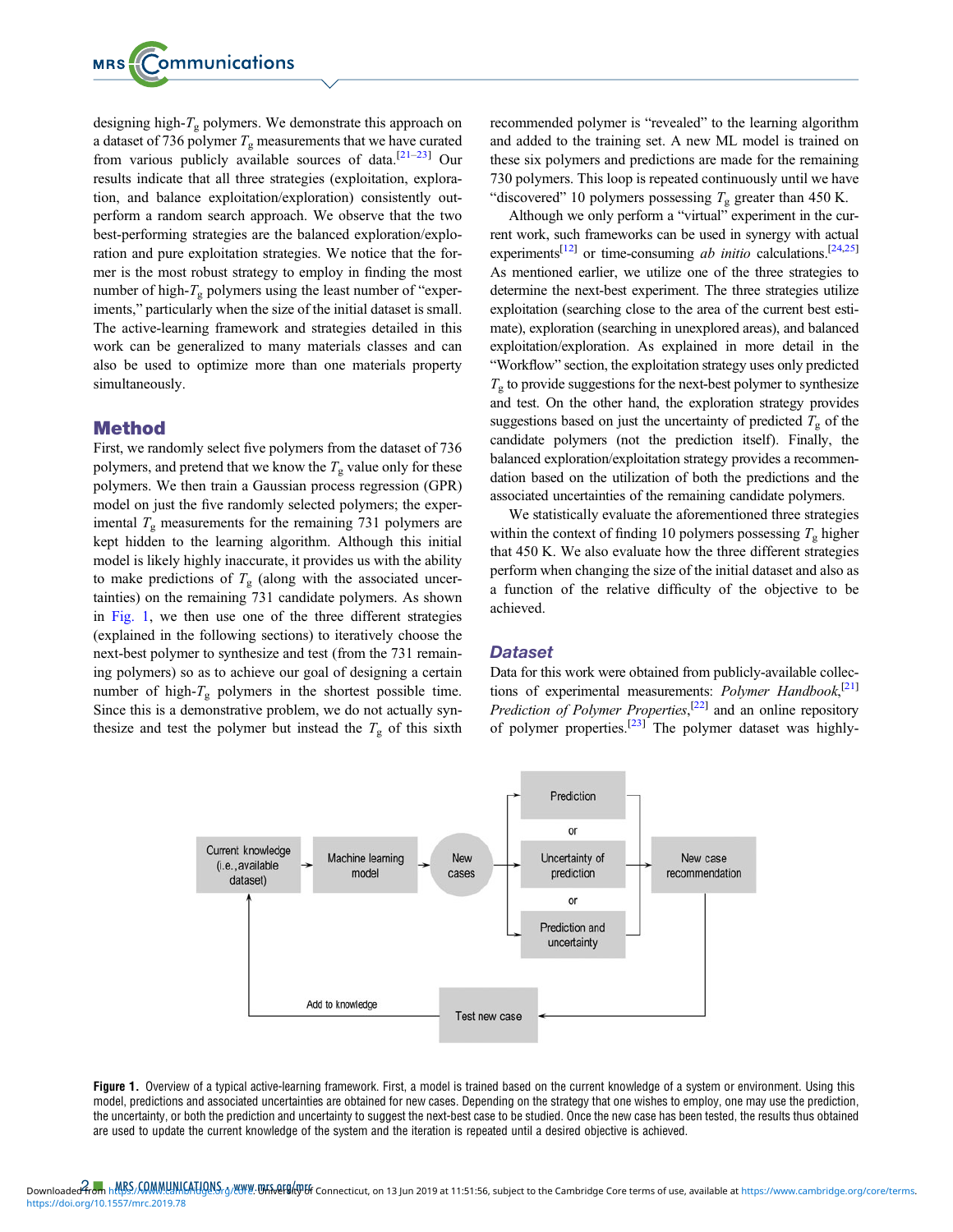diverse and the constituent polymers were composed of nine atomic species: C, H, O, N, S, F, Cl, Br, and I. In order to visualize the diversity of 736 chemically unique polymers considered in this study, we performed principal component analysis (PCA) using 244 components of the hierarchical polymer fingerprint (described in the "Hierarchical polymer fingerprinting" section). Figure  $2(a)$  shows distribution of polymers in a two-dimensional (2D) principal component space. Two leading components, PC1 and PC2 are assigned to  $x$  and  $y$ axes of the plot, respectively. The  $T_{\rm g}$  of each polymer is used to color code the depicted points. As illustrated, the dataset not only includes common polymers such as polyethylene and polystyrene but also polymers with a large number of rings or those with very long side-chains. Also the  $T_{\rm g}$  of the polymers in the dataset varied widely, ranging from 76 to 613 K with a mean of 326 K. A histogram of the distribution of  $T<sub>g</sub>$  values in the dataset is shown in Fig. 2(b). The repeat unit of the polymers were represented using the simplified molecular-input line-entry system (SMILES).<sup>[\[26](#page-6-0)]</sup>

# Hierarchical polymer fingerprinting

In order to comprehensively capture the key features that may control the  $T_{\rm g}$ , we utilized the hierarchical polymer fingerprint-ing scheme.<sup>[\[27\]](#page-6-0)</sup> The fingerprint building process consists of three hierarchical levels of descriptors. The first one is at the atomic scale wherein the occurrence of atomic triples (or a set of three contiguous atoms, e.g., C2–C3–C4, made up of a twofold coordinated oxygen, a threefold coordinated carbon, and a fourfold coordinated carbon) was calculated.<sup>[[28](#page-6-0),[29\]](#page-6-0)</sup> For the polymers considered in this study, there are 123 such components. The next level deals with quantitative structure property relationship descriptors, such as van der Waals surface area,<sup>[\[30](#page-6-0)]</sup> topological surface area,<sup>[\[31,32](#page-6-0)]</sup> and fraction of rotatable bonds,[\[33\]](#page-6-0) implemented in the RDKit cheminformatics library.<sup>[\[34\]](#page-6-0)</sup> Such descriptors, 99 in total, form the next set of components of our overall fingerprint. The third level and largest length scale descriptors captured morphological features such as the topological distance between rings, fraction of atoms that are part of side chains and length of largest side chain.<sup>[\[27](#page-6-0)]</sup> We include a fixed set of 22 such morphological descriptors.

#### **Workflow**

As mentioned earlier, we set an arbitrary goal of finding 10 polymers possessing a  $T<sub>g</sub>$  greater than 450 K. To achieve this objective, we would have to perform a series of virtual experiments, on one polymer at a time, to obtain the true experimental value of  $T_g$  for that polymer. At any given point of time, where the  $T_{\rm g}$  of N polymers have been measured, how does one decide which polymer would be the best candidate for the  $(N+1)$ th measurement? Instead of performing an experiment on a randomly selected polymer, it would be optimal if a suggestion was provided via an effective decision-making framework (leveraging experience gained from past measurements) to accomplish the goal of finding 10 high  $T<sub>g</sub>$  polymers in the shortest possible time.

First, we start the design process by setting up an initial dataset with a random selection of five polymers from the entire dataset of 736 polymers. These five points are considered as "measured" polymers and will be used for training the initial surrogate model. Prior to developing the ML models we "fingerprinted" the polymers using a hierarchical polymer fingerprinting technique explained in the previous section. Among the fingerprint components, several morphological descriptors, such as the shortest topological distance between rings, fraction of atoms that are part of side-chains, and the length of the



Figure 2. Graphical summary of the chemical space of polymers considered in this work. (a) 736 chemically unique polymers distributed in a 2D principal component space. Two leading components, PC1 and PC2 are produced by PCA, and assigned to x and y axes of the plot, respectively. The structure of a few representative polymers, with various number of rings and sizes of side chains are highlighted. (b) Distribution of the  $T<sub>0</sub>$  values for all the polymers considered in this work.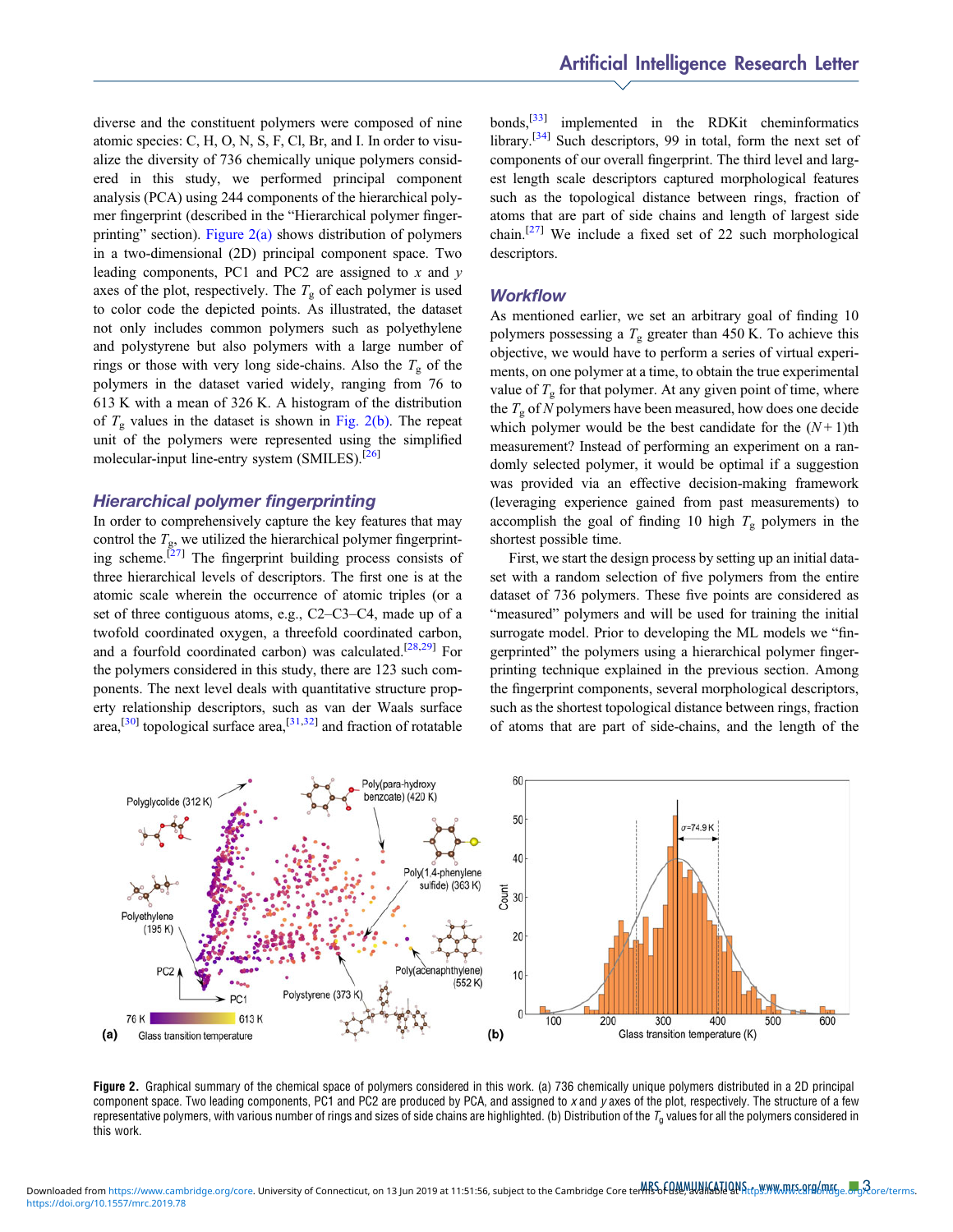largest side-chain, are included to properly capture the relevant features that could influence the  $T_{\rm g}$  of a particular polymer.

Following the fingerprinting step, we created the surrogate model using GPR to learn the nonlinear relationship between the polymer fingerprints and their  $T<sub>g</sub>$  values. A radial basis function kernel was utilized and fivefold cross validation was used to determine the hyperparameters of the new model at every iteration of the active learning workflow. Once the ML model has been built by training on the initial dataset,  $T_{\rm g}$  values for the candidate polymers are predicted. We investigated the performance of three decision-making strategies (or acquisition functions); exploitation, exploration, and balanced exploitation/ exploration, that employ different approaches (based on different criteria) to provide suggestions for the next-best experiment.

- Strategy 1-Exploitation: In this strategy the next-best polymer is the one that has the highest predicted  $T<sub>g</sub>$  value. This prediction is obtained from an ML model trained on previous experiments. The exploitation approach favors polymers that are chemically similar to high- $T_g$  polymers in the training set.
- Strategy 2—Exploration: Here, the next-best candidate is the one which displays the largest uncertainty (as predicted by the GPR model). Such an approach favors exploration of chemical space in order to acquire more information about the global landscape of  $T_g$  variation across all the polymers to be tested. As such, this strategy is not optimal for the targeted search of high- $T_{\rm g}$  polymers but we analyze the performance of this approach nonetheless.
- Strategy 3—Balanced exploitation/exploration: We utilize the maximum expected improvement (EI) acquisition func- $\text{tion}^{\left[13,35\right]}$  $\text{tion}^{\left[13,35\right]}$  $\text{tion}^{\left[13,35\right]}$  $\text{tion}^{\left[13,35\right]}$  $\text{tion}^{\left[13,35\right]}$  to utilize both the prediction and uncertainty to provide the suggestion for the next-best polymer candidate. For example, especially in the early stages of the dataset expansion, a particular polymer may not possess the highest predicted  $T_g$  but it may possess an unusually large uncertainty. Since the EI criterion takes into account both the prediction and the uncertainty, such a polymer may indeed be the most likely candidate for the next experiment. Within our GPR-based ML framework, the calculated EI metric is nonparametric and it automatically (and dynamically) provides a balance between exploration and exploitation approaches. The equations for the evaluation of the EI metric are shown in the Appendix.
- Strategy 4—Random selection: In this strategy, we randomly select a new candidate polymer, at every iteration, and add it's  $T_{\rm g}$  value to the list of "known"  $T_{\rm g}$  values. The first three strategies are evaluated against this random approach.

In order to show the workflow in action, [Fig. 3](#page-4-0) demonstrates how the first three strategies utilize different metrics to choose the next-best polymer candidate for measurement at one particular iteration. Once 10 polymers possessing  $T_{\rm g}$  greater than 450 K are obtained, the workflow is terminated and the number of iterations required to achieve this objective is noted. In order to remove the bias due to the initial (random) choice of five polymers, this entire workflow was repeated 50 times, for each strategy, in order to obtain the average number of iterations required for the completion of the objective for each of the four strategies.

Since the performance of each strategy may vary depending on the size of the initial dataset or on the difficulty of the objective to be achieved, we also look into the relative performance of the four strategies when subject to the aforementioned variations. More specifically, we analyze the results when starting with different initial dataset sizes ranging from 5 to 60 and we also benchmark performance as a function of the threshold temperature (in the range of 300–450 K).

#### Results and discussion

As mentioned in the previous section, the above workflow is carried out to evaluate the performance of the three decisionmaking frameworks, i.e., exploitation, exploration, and balanced exploration/exploitation. In order to obtain statistically meaningful results, the workflow is repeated 50 times, each time starting with a different initial dataset (consisting of five randomly chosen polymers). [Figure 4](#page-4-0) demonstrates the number of experiments required (on average) to discover 1–10 polymers with a  $T<sub>g</sub>$  of above 450 K. The error bars denote the standard deviation across the 50 different runs. For the purpose of comparison, the rates of success when using a random approach are also depicted in [Fig. 4.](#page-4-0)

The average number of experiments required to discover 10 high- $T_{g}$  polymers using the exploitation, exploration, balanced exploitation/exploration, and random approaches are 46, 98, 30, and 234, respectively. We now analyze the performance of each of the three different strategies individually.

- Strategy 1—Exploitation: The exploitation approach is the 2nd best-performing approach overall. From [Fig. 4,](#page-4-0) we see that even though it has a very similar performance relative to the balanced exploitation/exploration approach, it possesses larger error bars. This implies that the exploitation strategy tends to get stuck in local minima, depending on the randomly chosen polymers in the initial dataset. As depicted in Fig.  $5(a)$ , we see that exploitation approach is the best-performing strategy when the initial dataset size is large. This is because larger initial dataset sizes lead to models that can predict  $T_g$  accurately over a wider range of chemical space. Also, as shown in Fig.  $5(b)$ , the exploitation approach also performs well when the threshold temperature for satisfying the selection criteria is lower. Lowering the threshold temperature reduces the difficulty of the search and exploitation approach is easily able to find high- $T_g$  polymers in certain regions of chemical space.
- Strategy 2—Exploration: Of the three quantitative decisionmaking strategies, the exploration strategy is the least efficient one, even-though it still out performs the random search approach. From [Fig. 4,](#page-4-0) it is interesting to note that the exploration strategy has a sharper slope in the initial stages of the search but the rate of success slows down toward the later stages of the search. The exploration approach performs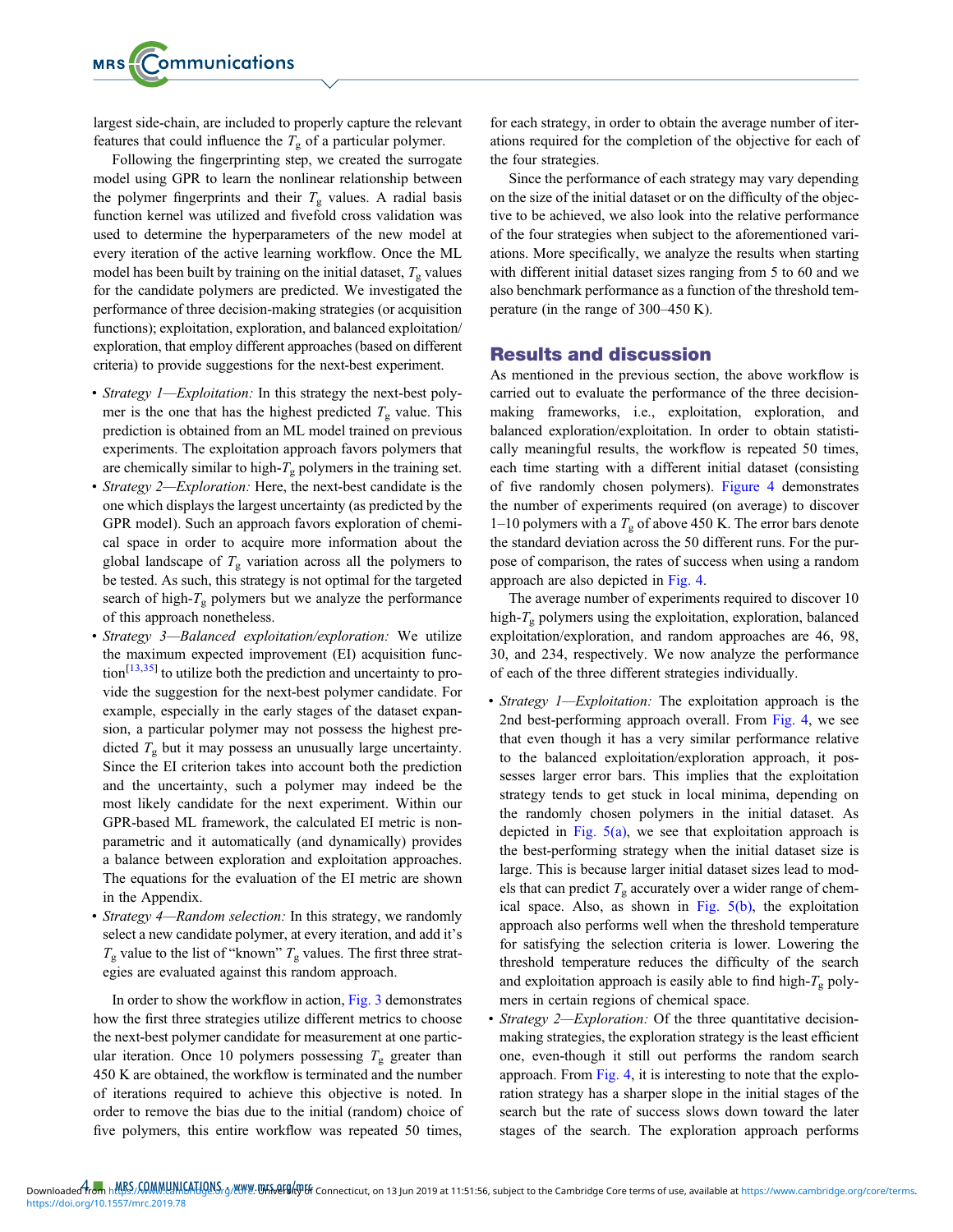<span id="page-4-0"></span>

Figure 3. (a) Parity plot depicting ML predictions versus the actual  $T_g$  value for 42 polymers. Starting from an initial seed dataset of five polymers, 37 experiments were performed, resulting in the addition of 37 additional values to the dataset. The selection of the next-best candidate can be made using different criteria. (b) The predicted  $T_q$  values for the remaining 694 polymer candidates. Polymer #184 has the highest predicted  $T_q$  value and is thus selected when we use the exploitation approach. (c) Polymer #487 has the highest uncertainty associated with its prediction. When using the exploration framework, this particular polymer is the most suitable candidate since it indicates a point in chemical/fingerprint space that is least explored. (d) The EI metric is calculated for all remaining polymer candidates using both the polymer's  $T_q$  prediction and the corresponding uncertainty associated with the prediction. This balanced approach would lead to the selection of polymer #418 as the next-best candidate. In (e) we summarize the actual effect of making a selection based on the three different frameworks. In this particular case, the EI metric leads to the selection of the most suitable candidate, possessing a  $T_q$  which is above our required threshold of 450 K.



Figure 4. Number of experiments required (on average) to discover 1–<sup>10</sup> polymers with  $T_q$  greater than 450 K when starting with an initial dataset size of five polymers. The average is calculated using 50 different runs and the standard deviation is denoted by the error bar.

well in the initial stages because it is able explore a larger variety of chemical space as a result of using uncertainty to provide suggestions for the next-best test case. However, toward the later stages of the search, it is no longer required to search in unexplored regions since the ML model already has a good understanding of which regions of chemical space are likely to show high- $T_{\rm g}$ .

• Strategy 3-Balanced exploitation/exploration: The balanced exploitation/exploration approach is the best-performing and most robust strategy overall. As seen in Fig. 4, it not only performs better than the exploitation approach but it also shows small error bars and therefore it has a lower tendency to get stuck in local minima. It significantly outperforms the exploitation strategy when the initial size of the dataset is small. The EI metric dynamically provides the right balance between prediction and uncertainty of the prediction when suggesting the next-best polymer candidate to test. When the initial dataset size is small, uncertainties are larger across the test dataset and therefore this strategy will exhibit similar behavior as the uncertainty based exploration case. Toward the later stages of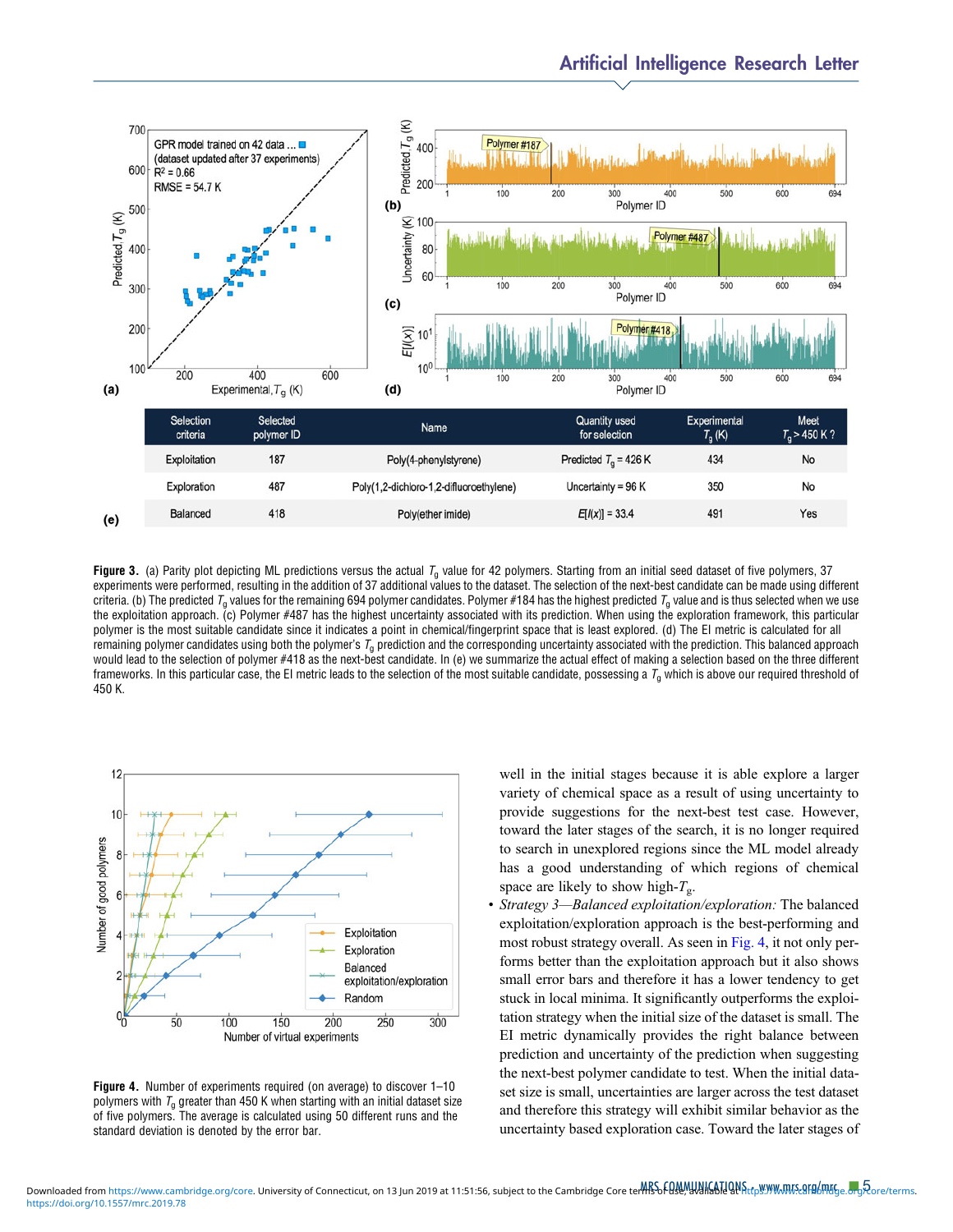<span id="page-5-0"></span>

Figure 5. (a) The number of required experiments (on average) to find 10 polymers with  $T<sub>a</sub>$  higher than 450 K starting from surrogate models trained on different initial dataset sizes. (b) Depicts the relative performance of the four different strategies on changing the threshold temperature for consideration as a high- $T_{q}$  polymer. The black error bars denote standard deviations across 50 runs.

the search, the uncertainty (and the variation in uncertainty) is smaller across the remaining candidate polymers. Therefore, the balanced approach will perform in a manner akin to the exploitation strategy toward the end of search. For these reasons, as depicted in Fig. 5, the balanced approach performs exceptionally well when the initial dataset size is small and when the threshold temperature criteria is large.

• Strategy 4-Random selection: As expected, the random selection strategy is the most inefficient strategy for the discovery of high- $T_g$  polymers relative to the other three decisionmaking strategies which are instead guided by quantitative metrics at every iteration. The random strategy only performs well when the threshold  $T_g$  temperature is low. This is simply due to the overall distribution of  $T_{\rm g}$  values in the dataset which has a mean  $T_g$  value of 326 K as mentioned earlier.

# Conclusion and outlook

To summarize, we have demonstrated an active-learning based approach that can be used to identify and discover new polymer materials possessing a high  $T_{\rm g}$ . Within the context of Bayesian decision theoretic frameworks, we have evaluated the performance of three metrics that can be used to provide suggestions for the "next-best experiment." We observed that the exploitation and balanced exploitation/exploration approaches (based on the EI criterion) showed the best performance in terms of rates of discovery of promising polymer candidates. The

balanced exploration/exploitation approach results in the most robust framework and performed especially well when the initial dataset size was small.

While ML techniques have been used widely in materials science over the past few years, such approaches are, more often than not, dependent on large amounts of data. In many cases the source of the data is a time-consuming experiment or quantum-mechanical calculation. While properties like  $T_{g}$ are widely available in the literature, other crucial properties such as dielectric breakdown<sup>[8]</sup> or Li-ion diffusivity<sup>[10]</sup> are hard to come by and difficult to measure. The integration of active-learning or BO frameworks within the materials discovery pipeline will provide quantitative guidance to systematically expand materials property datasets in an efficient and targeted fashion.

# Acknowledgment

CK, AC and AJ were supported, respectively, by grants from the Office of Naval Research (Award Number N00014-16-1- 2580), the Toyota Research Institute through the Accelerated Materials Design and Discovery program, and the National Science Foundation (Award Number 1743418).

#### References

- 1. A. Mannodi-Kanakkithodi, T.D. Huan, and R. Ramprasad: Mining materials design rules from data: the example of polymer dielectrics. Chem. Mater. 29, 9001–9010 (2017).
- 2. T.D. Huan, S. Boggs, G. Teyssedre, C. Laurent, M. Cakmak, S. Kumar, and R. Ramprasad: Advanced polymeric dielectrics for high energy density applications. Prog. Mater. Sci. 83, 236-269 (2016).
- 3. A. Mannodi-Kanakkithodi, G. Pilania, and R. Ramprasad: Critical assessment of regression-based machine learning methods for polymer dielectrics. Comput. Mater. Sci. 125, 123-135 (2016).
- 4. T.D. Huan, A. Mannodi-Kanakkithodi, C. Kim, V. Sharma, G. Pilania, and R. Ramprasad: A polymer dataset for accelerated property prediction and design. Sci. Data 3, 160012 (2016).
- 5. A. Mannodi-Kanakkithodi, G. Pilania, R. Ramprasad, T. Lookman, and J. E. Gubernatis: Multi-objective optimization techniques to design the pareto front of organic dielectric polymers. Comput. Mater. Sci. 125, 92–99 (2016).
- 6. A. Mannodi-Kanakkithodi, G. Pilania, T.D. Huan, T. Lookman, and R. Ramprasad: Machine learning strategy for accelerated design of polymer dielectrics. Sci. Rep. 6, 20952 (2016).
- 7. A. Mannodi-Kanakkithodi, A. Chandrasekaran, C. Kim, T.D. Huan, G. Pilania, V. Botu, and R. Ramprasad: Scoping the polymer genome: a roadmap for rational polymer dielectrics design and beyond. Mater. Today 21, 785–796 (2018).
- 8. A. Mannodi-Kanakkithodi, G.M. Treich, T.D. Huan, R. Ma, M. Tefferi, Y. Cao, G.A. Sotzing, and R. Ramprasad: Rational co-design of polymer dielectrics for energy storage. Adv. Mater. 28, 6277–6291 (2016).
- 9. V. Sharma, C.C. Wang, R.G. Lorenzini, R. Ma, Q. Zhu, D.W. Sinkovits, G. Pilania, A.R. Oganov, S. Kumar, G.A. Sotzing, S.A. Boggs, and R. Ramprasad: Rational design of all organic polymer dielectrics. Nat. Commun. 5, 4845 (2014).
- 10. D. Das, A. Chandrasekaran, S. Venkatram, and R. Ramprasad: Effect of crystallinity on Li adsorption in polyethylene oxide. Chem. Mater. 30, 8804–8810 (2018).
- 11. S.P. Ong, O. Andreussi, Y. Wu, N. Marzari, and G. Ceder: Electrochemical windows of room-temperature ionic liquids from molecular dynamics and density functional theory calculations. Chem. Mater. 23, 2979–<sup>2986</sup> (2011).